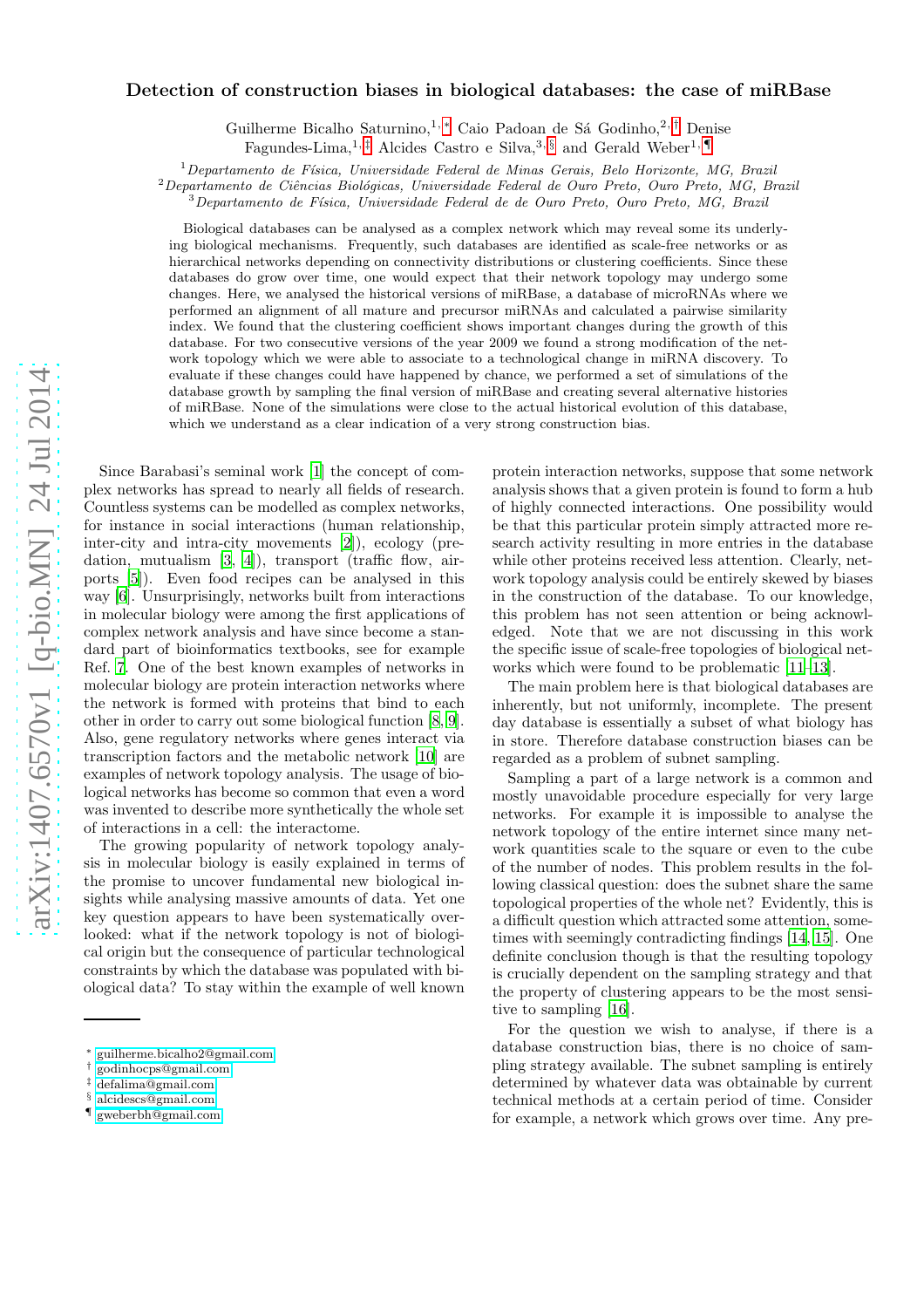vious version of this network is a subnet of the newer version. Clearly, in this case the network topology could change over time. For instance, a network could start out as random in its early days and gradually mature into a scale free network if some preferential attachment is involved.

The question therefore is not only if there is a construction bias at all, but how much data is necessary for this bias to become negligible. One aspect of database formation makes this question hard to answer: there are many levels of information in a database and all of them depend to some extent on annotation. For example, a database may contain a specific genomic sequence and also if this sequence is related in some way to other sequences. To form a network one usually combines multiple informations to connect different nodes which means that the network topology results from an entangled mix of information.

Here we will attempt to address the detection of database construction biases by using the smallest amount of information possible. To achieve this we selected one relatively small yet important database: the database of microRNA (miRNA) known as miR-Base [\[17\]](#page-7-15). The discovery of miRNAs is fairly recent and the database has seen a peak of activities over the last years [\[18\]](#page-7-16). Also, the discovery of new miRNAs has improved considerably since the early days of this database. We can now ask our question again for this database: is the network topology of this database biased by the way new miRNAs are discovered? If yes, which topology parameters would be affected and how strongly?

To form a network of miRNAs we need to chose how to link them. There are many possibilities, for example we could link them by their silencing targets, by the genes which express them or a mixture of different criteria. The problem with this is approach is that the link would depend on multiple layers of database annotation and would be a source of complication for our analysis. Instead, we selected to establish this relation with sequence similarities which has the advantage of being a totally deterministic way of establishing a relation between two miRNAs. Therefore, our network depends solely on one information contained in the database which is the miRNA sequence and nothing else. Another motivation is that some of the methods for discovering new miRNAs rely on sequence similarities and therefore this may become apparent in the network topology.

A further reason which makes miRNAs attractive for similarity network analysis is their short length, around 20 nt for mature miRNAs and of the order of 100 nt for precursor sequences. It is their short lengths which allowed us to calculate the pairwise sequences similarities for the complete miRBase. We calculated the sequence similarities of all miRNA sequences compared to each other which provides us with a similarity index. Then we calculated the network topology parameters such as average weights and clustering coefficients for each of the historical versions of miRBase. We performed a series of simulations which basically ask the following question: what if history had happened differently? What if the miRNAs were discovered in a different order? Can we actually distinguish the real database from the simulated one? By analysing a subset of the final database we are essentially borrowing robust statistics or bootstrapping methods. It is common to chose randomly a subset of a larger set of data and then estimate how much a given parameter deviates when compared to the original set [\[19\]](#page-7-17). For instance, in a recent work [\[20\]](#page-7-18) we were able to estimate error bars for DNA flexibility using this type of method.

The main rationale behind our approach is that if sequences were deposited in a database in a certain biased order any resulting network topology, no matter which linking criteria was used to form the network, will be biased as well. Note that an unbiased database should result in similar network topology parameters over all database versions. All topology parameters should confirm this. If just one parameter presents a bias this establishes unambiguously that the dataset history is biased and no further tests are necessary. Considering that similarity networks also have found their uses for sequence clustering [\[21\]](#page-7-19), for multiple alignment of protein sequences [\[22\]](#page-7-20), phylogenetic analysis [\[23](#page-7-21)] and visualization of protein superfamilies [\[24](#page-7-22)], the conclusions presented here may be relevant for these applications.

## **METHODS**

### Similarity index

We used a standard Needleman-Wunsch (NW) [\[25](#page-8-0)] alignment algorithm to calculate the sequence similarity of all miRNAs against each other. The alignment matrix  $P$  is filled according to the following rule

<span id="page-1-0"></span>
$$
P(i,j) = \max \begin{cases} P(i-1,j-1) + R(i,j) \\ P(i-1,j) + g \\ P(i,j-1) + g \end{cases}
$$
 (1)

where  $i$  and  $j$  are the nucleotide positions of the two sequences which are being compared, and

$$
R(i,j) = \begin{cases} m & \text{if } i \text{ and } j \text{ are the same nucleotide} \\ d & \text{otherwise} \end{cases}
$$
 (2)

The alignment matrix  $P$  expresses the degree of similarity between to sequences. Each cell of the matrix is evaluated sequentially using the rule  $R$  and compared against the previous cells. If the two sequences are very similar the score m is used more frequently producing higher values for these cells. In this work we used the score  $m = 2$  which is used when two nucleotides are identical. The score  $d = -1$  is a penalty when two nucleotides are different, and gaps in the sequences are penalized even more by  $q = -2$ . For sequences of length l the highest score S that can be achieved is  $m^l$ , that is, the score m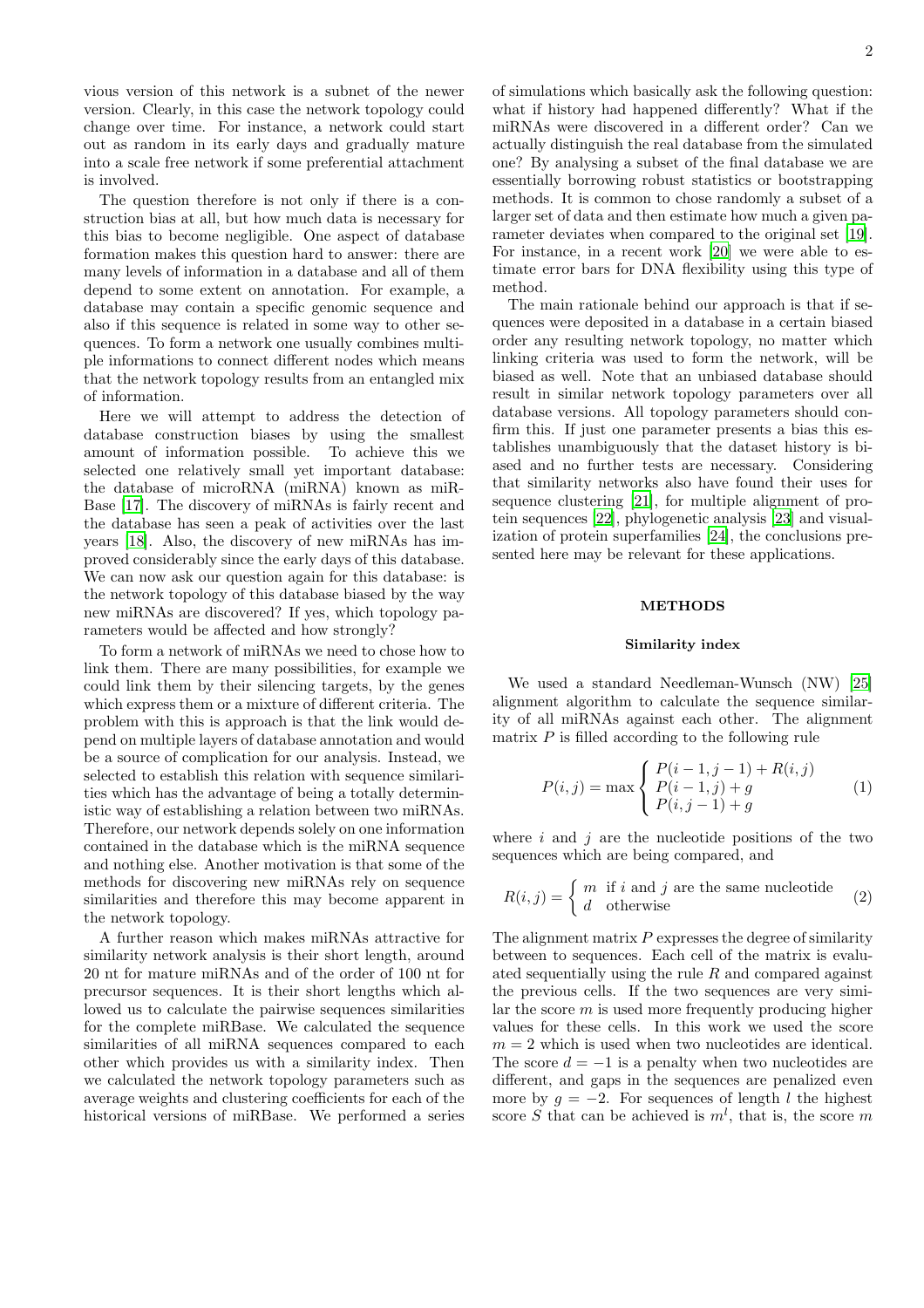$(l$  nucleotides are identical) is summed over  $l$  times when evaluating Eq. [\(1\)](#page-1-0). We then normalize the NW score to one, which we call the similarity index  $s = S/m^l$ . Therefore, two identical sequences will score  $s = 1$ .

These similarity indices are used to build a weighed network where  $w_{ij}$  is the similarity s between miRNAs  $i$  and  $j$ . One advantage of using the NW algorithm is that it results in symmetrical weights, that is  $w_{ij} = w_{ji}$ , therefore avoiding problems with unsymmetrical similarities [\[23](#page-7-21)] and other errors associated to Blast searches [\[26\]](#page-8-1). For N microRNAs this results into  $N(N-1)/2$  similarity relations and to reduce the size of the networks we remove all links below a minimal score  $w_{ij} < s_m$  [\[27\]](#page-8-2). We have chosen a minimal score  $s_m = 0.4$  that was found to retain all nodes with at least one connection. This removal is also necessary since similarity indices below  $s \approx 0.25$ may occur by chance and therefore have no real similarity meaning (see also Fig. 1 of Ref. [27\)](#page-8-2).

### Clustering coefficient

The discrete clustering coefficient is commonly defined as

<span id="page-2-0"></span>
$$
c_i = \frac{1}{k_i(k_i - 1)} \sum_{j, h \neq i} a_{ij} a_{ih} a_{jh}
$$
 (3)

where the coefficients  $a_{ij}$  will be equal to one if there is a connection between the nodes  $i$  and  $j$  and zero otherwise. The connectivty, that is, the total number of connections leading to node *i* is  $k_i$ . Note that in the similarity network all nodes are connected by a weight  $w_{ij}$ , therefore the discrete clustering coefficient only differs from unity if we apply a minimal score as described in the previous section.

The weighted clustering coefficient which is formally closest to the discrete coefficient of Eq. [3](#page-2-0) is based on the geometric average proposed by Onnela et al. [\[28\]](#page-8-3)

$$
c_i^w = \frac{1}{k_i(k_i - 1)} \sum_{j,h=1}^N (w_{ij} w_{ih} w_{jh})^{1/3}
$$
 (4)

where  $w_{ij}$  is the normalized weight of the connection between the nodes  $i$  and  $j$ , and  $k_i$  is the connectivity of node i. Basically this coefficient counts how many triplets a node and its neighbours can form. The coefficient is normalized such that it will be 0 if there are no triplets and 1 if all triplets are maximum. The clustering coefficient is a node-related property and it is common to define a global discrete and weighted clustering coefficient, averaging over all  $c_i^w$ , namely:

$$
C = \frac{1}{N} \sum_{i=1}^{N} c_i
$$
\n<sup>(5)</sup>

$$
C^w = \frac{1}{N} \sum_{i=1}^{N} c_i^w
$$
 (6)

# Simulation

We performed several simulations to determine the database topology if the miRNAs deposited in miR-Base were discovered in a different chronological order. Two different types of alternative first versions were attempted, either we sampled randomly from the last version or we started with the same version as the initial database 1.2. The simulations described in this section were performed for both mature and precursor miRNAs.

a. Simulation with fixed initial version (FIV) We selected all sequences in the initial version 1.2 that do exist up to version (17.0), that is, the original version 1.2 minus the sequences which were deleted up to the last version. In this case, every time we simulate new higher versions we start over with exactly the same initial version.

b. Simulation with random initial version (RIV) Here, the new initial version corresponding to database 1.2 is randomly populated with sequences from version 17 until we reach the same number of elements as the original version 1.2.

c. Populating the remaining database versions The versions after 1.2 of the database are populated randomly and without repetition, sampling from version 17.0 with the following criteria

- 1. first we make a set of sequences in 17.0 which have a similarity index  $s > 0.95$  with any sequence already present in the database. We then sample uniformly from this set.
- 2. should we run out of sequences with  $s > 0.95$  before completing the new version, then we sample randomly the remaining sequences from version 17.0.

Once a given version is completely populated and contains the same amount of sequences as the original version we perform all network topology calculations. For each database version this simulation is carried out 20 times.

This strategy intents to simulate a process by which the next version of the database is populated by sequences which are closely related to sequences which already exist in previous versions. In this way we try to mimic the effect that new sequences may be found by similarity to known ones, that is we try to introduce some level of bias.

d. Simulation for mature H. sapiens miRNAs (HS) Here we select only the mature miRNAs for H. sapiens which is the largest subset of miRBase and rebuild the versions containing the same of H. sapiens in each version.

#### Sequences used

We used all mature and precursor sequences and versions of miRBase up to version 17.0 corresponding to the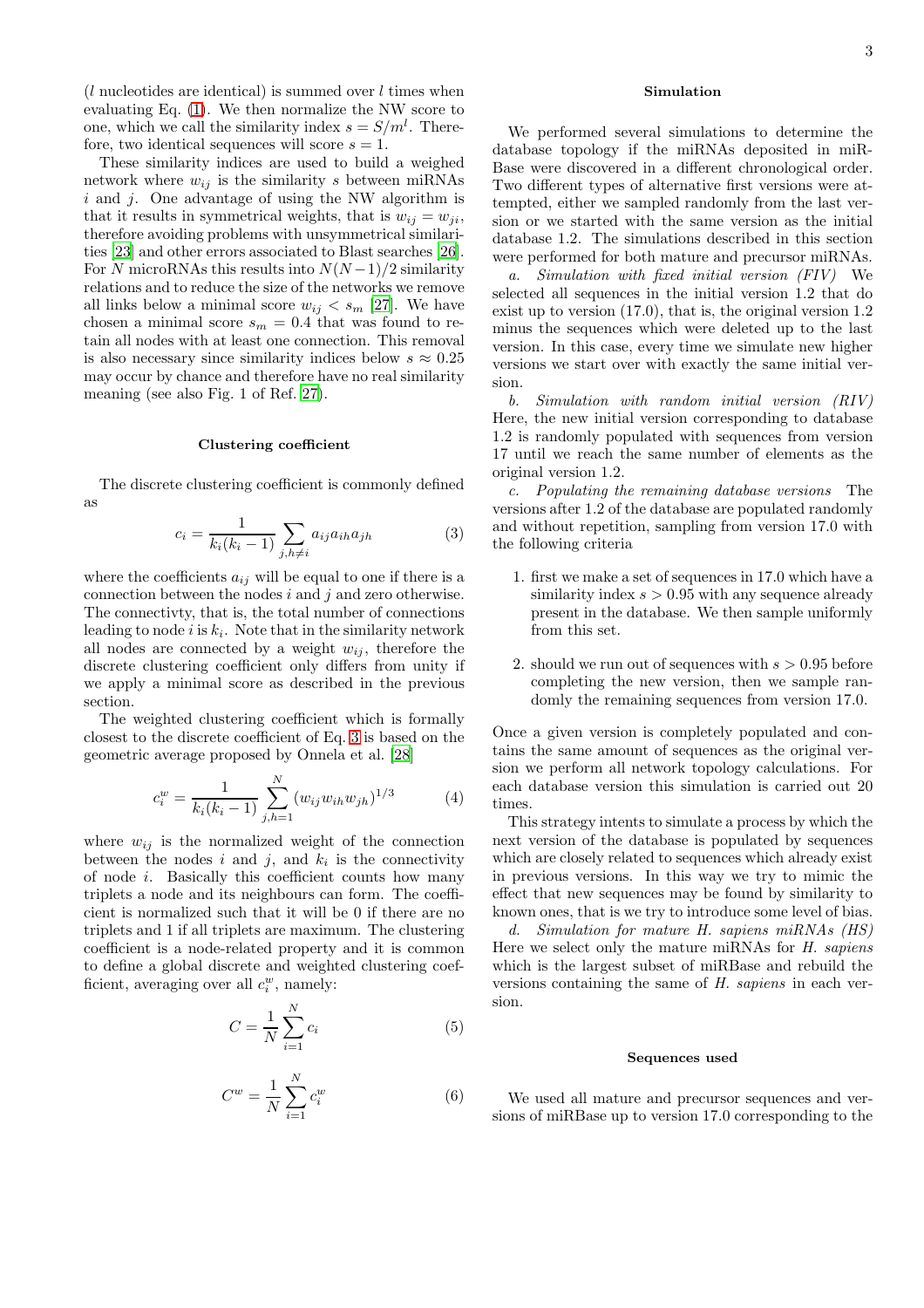<span id="page-3-0"></span>TABLE I. Summary of the miRBase database versions. Shown are the sequential index, the official version designation, the date on which this version was released, the number of precursor miRNAs  $N_{\text{pre}}$ , the number of mature miRNAs Nmat, the number of mature miRNAs which are not present in the last version  $R_{\text{mat}}^{17}$ , and the number of mature miRNAs of  $H.$  sapiens  $N_{\rm HS}$ .

|                         | index version | date              | species                 | $N_{\rm pre}$ | $N_{\rm mat}$ | $R_{\rm mat}^{17}$ | $N_{\rm HS}$ |
|-------------------------|---------------|-------------------|-------------------------|---------------|---------------|--------------------|--------------|
| $\mathbf{1}$            | 1.1           | 01/2003           | 5                       | 265           | 265           | 112                | 87           |
| $\overline{2}$          |               | 1.2 04/2003       | 5                       | 295           | 256           | 103                | 87           |
| 3                       |               | $1.3 \ \ 05/2003$ | $\overline{5}$          | 332           | 295           | 103                | 87           |
| $\overline{4}$          | 1.5           | 07/2003           | $\overline{5}$          | 400           | 370           | 160                | 88           |
| $\overline{5}$          | 2.0           | 07/2003           | $\overline{6}$          | 506           | 464           | 171                | 135          |
| $\boldsymbol{6}$        | 2.2           | 11/2003           | $\overline{\mathbf{7}}$ | 593           | 528           | 188                | 136          |
| $\overline{\mathbf{7}}$ | 3.0           | 01/2004           | 8                       | 719           | 644           | 212                | 152          |
| 8                       | 3.1           | 04/0204           | 8                       | 889           | 807           | 242                | 169          |
| 9                       | 4.0           | 07/2004           | 10                      | 1185          | 1143          | 279                | 188          |
| 10                      | 5.0           | 09/2004           | 12                      | 1345          | 1298          | 288                | 189          |
| 11                      | 5.1           | 12/2004           | 13                      | 1420          | 1359          | 257                | 207          |
| 12                      | 6.0           | 04/2005           | 21                      | 1650          | 1591          | 378                | 211          |
| 13                      | 7.0           | 06/2005           | 33                      | 2909          | 2634          | 348                | 313          |
| 14                      | 7.1           | 10/2005           | 37                      | 3424          | 3102          | 366                | 319          |
| 15                      | 8.0           | 02/2006           | 37                      | 3518          | 3229          | 368                | 328          |
| 16                      | 8.1           | 05/2006           | 39                      | 3963          | 3685          | 408                | 455          |
| 17                      | 8.2           | 07/2006           | 39                      | 4039          | 3834          | 418                | 454          |
| 18                      | 9.0           | 10/2006           | 43                      | 4361          | 4167          | 478                | 470          |
| 19                      | 9.1           | 02/2007           | 43                      | 4449          | 4274          | 476                | 470          |
| 20                      | 9.2           | 05/2007           | 46                      | 4584          | 4430          | 494                | 471          |
| 21                      | 10.0          | 08/2007           | 49                      | 5071          | 4922          | 284                | 555          |
| 22                      | 10.1          | 12/2007           | 56                      | 5395          | 5234          | 326                | 564          |
| 23                      | 11.0          | 01/2008           | 62                      | 6396          | 6211          | 356                | 677          |
| 24                      | 12.0          | 09/2008           | 77                      | 8619          | 8273          | 408                | 697          |
| 25                      | 13.0          | 03/2009           | 94                      | 9539          | 9169          | 504                | 703          |
| 26                      | 14.0          | 09/2009           | 103                     | 10867         | 10566         | 508                | 718          |
| 27                      | 15.0          | 04/2010           | 120                     | 14197         | 15632         | 641                | 1100         |
| 28                      | 16.0          | 08/2010           | 129                     | 15172         | 17341         | 592                | 1223         |
| 29                      | 17.0          | 04/2011           | 138                     | 16772         | 19724         |                    | 1733         |

version when this work was started [\[17,](#page-7-15) [18](#page-7-16)]. Table [I](#page-3-0) summarizes all sequences used in this work.

## RESULTS AND DISCUSSION

In Fig. [1](#page-3-1) we show the average clustering weighted coefficient  $C^w$  of mature miRNAs for each version of miR-Base. During the initial years the clustering coefficients (red boxes) grow steadily reaching a peak in 2005 from which on they start decreasing again. In 2009 we observe a dramatic reduction in clustering coefficients which occurs between versions 13 and 14. We simulated the alternative history of the database with two different starting



<span id="page-3-1"></span>FIG. 1. Average weighted clustering coefficients  $C^w$ of mature miRNAs as a function of database size. Red boxes are for the real miRBase versions and blue/green circles are for the simulated database versions. The simulated database versions are represented by blue circles for a random initial database, and green boxes if the they start from version 1.2.

versions. In one (blue circles) we started with an entirely random initial version (RIV) which is sampled from the last version 17. The other one (green boxes) starts with the real version 1.2 (FIV), but then grows randomly from one version to the next. Neither simulation procedure comes close to reproducing the clustering evolution of the real database, despite the strong bias introduced in the sampling procedure (see Methods). In both cases, the clustering coefficients are rapidly dominated by the low connectivity of the miRNAs which appear since version 14. From version 13 to the last 17, the database nearly doubles in size which means that at least half of the miRNAs are sequences with very low clustering coefficient. This would explain the difficulty in obtaining higher clustering coefficients in any database versions.

Fig. [2a](#page-4-0) shows the difference in clustering distribution between versions 13 and 14. While the clustering coefficients are distributed over an extended range for version 13, for the next version they form a delta-like distribution at a very low value. The distribution of weighted clustering coefficients  $C^w$  as function of connectivity  $k$ , or  $C^w(k)$ , shown in Fig. [2b](#page-4-0) confirms this sudden and dramatic change in network topology. For version 13, the average clustering coefficients are roughly constants in the  $log - log$  plot until  $k = 400$  (log  $k = 2.6$ ). In contrast, for version 14, the clustering coefficients shown in Fig. [2b](#page-4-0) follow a power law which resembles that of a hierarchical network until  $k = 200$  (log  $k = 2.3$ ). The connectivity distribution  $P(k)$  however, is closer to a random network, as shown in Fig. [3.](#page-4-1) The inset of Fig. [3,](#page-4-1) suggest a slight deviation from a purely random network.

One question which arises is if this change between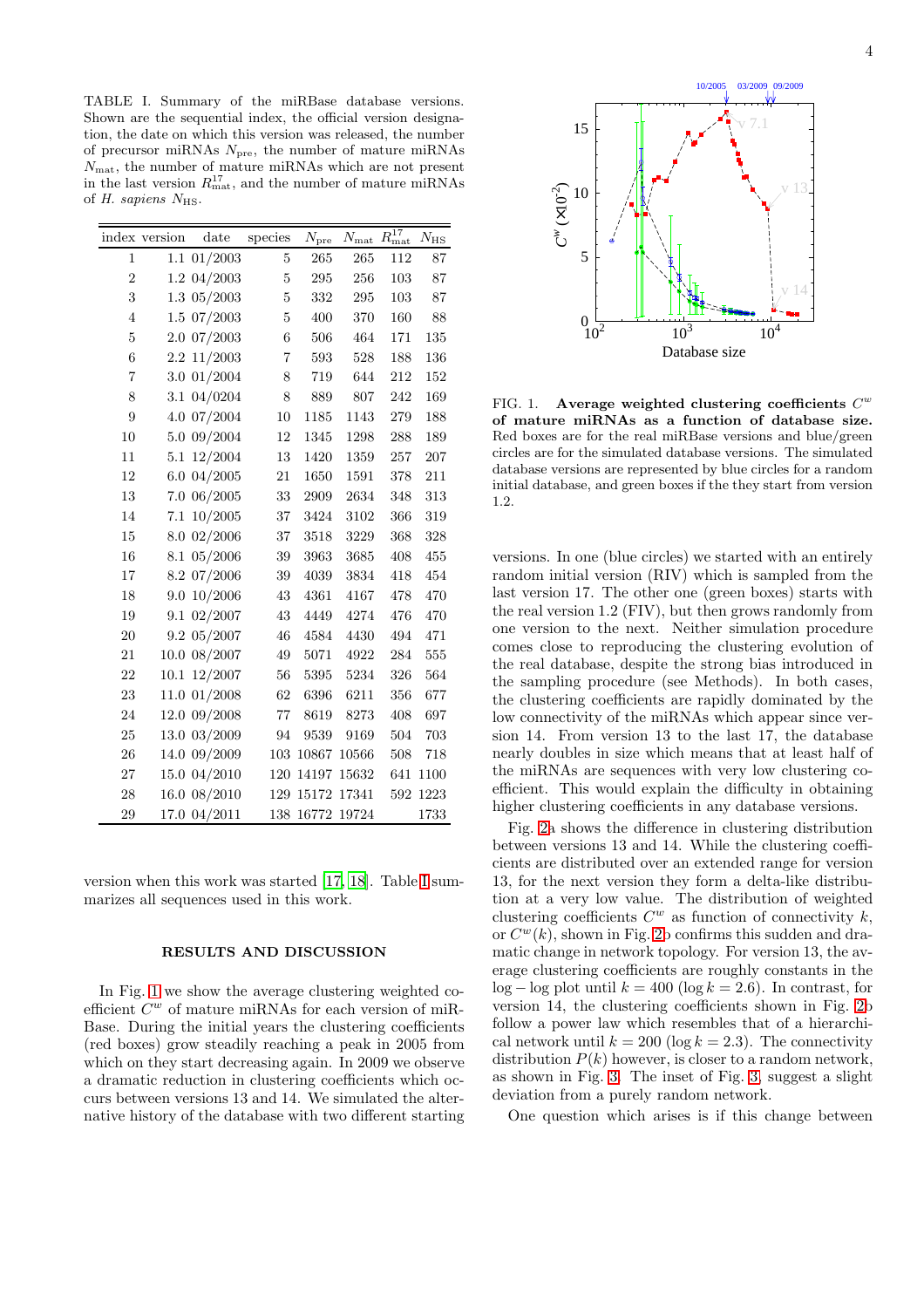

<span id="page-4-0"></span>FIG. 2. Clustering coefficient distribution of mature miRNAs. Shown are (a) the histograms  $N(c_i^w)$  and (b) the average clustering coefficients as function of connectivity  $C^w(k)$ . Blue circles are for version 13 and red solid boxes for version 14.



<span id="page-4-1"></span>FIG. 3. Connectivity distribution  $P(k)$  as a function of connections k of mature miRNAs. Shown are versions (a) 7.1, (b) 13 and (c) 14. Solid red curves are the  $P(k)$  distributions and dashed black curves are the calculated symmetrical Gaussian regression of  $P(k)$ .

versions 13 and 14 is driven by variations in similarity indexes which represent the weight in our network. In Fig. [4](#page-5-0) we show the change of average weight  $\langle w \rangle$  with database size (right scale). Overall we see a very similar behaviour as for the global clustering coefficients  $C^w$ with the notable exception of the sudden drop between versions 13 and 14. Fig. [4](#page-5-0) also shows the global discrete clustering coefficients  $C^k$  (left scale), that is, where the weights were replaced by 1 or 0 depending on the miR-NAs being connected or not with a score larger than 0.4. In this case we see the sudden decrease, which leaves us with the conclusion that it is entirely due to a complete change in network connectivity. In other words, the new miRNAs deposited in version 14 of miRBase compare to each other with basically the same similarity index as in version 13, but they do so with much fewer other miR-NAs.

Precursor miRNAs, that is the longer and unprocessed sequences which results in mature miRNAs, display a very similar evolution of clustering coefficients shown in Fig. [5.](#page-5-1) We observe the same peak for version 7.2 as for mature miRNAs, and also the sudden drop between versions 13 and 14. Overall, the clustering coefficients are lower for the pre-miRNAs than for the mature miRNAs, which is mainly due to the fact that similarity indexes tend to be much smaller between miRNAs. Smaller indexes are expected for longer sequences where it becomes less probable that two sequences are similar by chance. Nevertheless, the sudden reduction in Fig. [5](#page-5-1) is unmistakable. As for mature miRNA, the simulations do not reproduce larger clustering coefficients and are rapidly dominated by the less connected pre-miRNA of later versions of miRBase. For the simulation which starts with the real initial version 1.2 (FIV), the subsequent versions display some large clustering coefficients which do not decrease so rapidly. The simulation with initial random database version (RIV) basically stays constant at the same average clustering coefficient for all versions. Only the initial database version shows a very large error bar with nearly disappears for the next versions.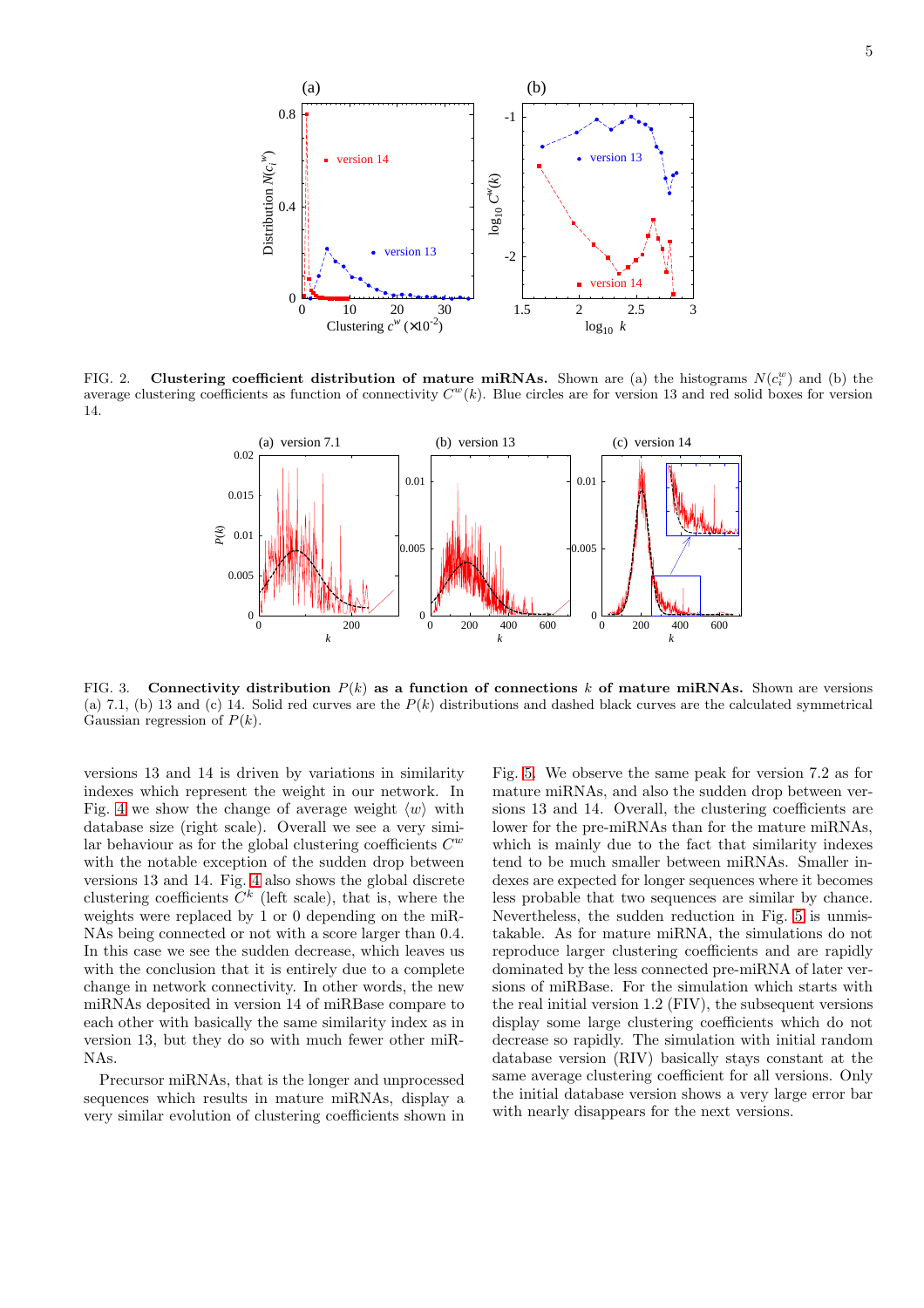

<span id="page-5-0"></span>FIG. 4. Average weights  $\langle w \rangle$  and discrete global clustering coefficient  $C$  of mature miRNAs as a function of database size. Blue boxes are the average discrete clustering coefficient (left scale) and red bullets are the average weights (right scale).



<span id="page-5-1"></span>FIG. 5. Global clustering coefficients  $C^w$  of premiRNAs as a function of database size. Red solid boxes are for the real miRBase versions. The simulated database versions are represented by blue circles for a random initial database, and green boxes if the they start from version 1.2.

Human miRNAs is the most numerous species group present in miRBase, making up about 10% of the final version of the database. We isolated all human mature miRNAs in the database and treated them independently from their remaining species groups. Their average weighted clustering coefficients are shown in Fig. [6.](#page-5-2) Unlike the complete mature miRNA network, the clustering coefficient decreases from its initial version until version 6. From version 6 to 7 there is a steep increase and a peak, followed by a smooth decrease until the last



<span id="page-5-2"></span>FIG. 6. Average clustering coefficients  $C$  of human mature miRNAs as a function of database size. Red solid boxes are for the real miRBase versions. The simulated database versions are represented by blue circles for a random initial database, and green boxes if the they start from version 1.2.

version of miRBase under consideration. In this case we do not observe the sudden reduction between versions 13 and 14. While one may argue that there are only 15 new human miRNAs in version 14, no sudden drop is observed for any later versions even though there is an increase of nearly 400 new sequences between versions 14 and 15. It is interesting to note that the number of human miRNAs present in miRBase is already larger than some predicted upper estimate which were made recently [\[29\]](#page-8-4). Nevertheless, this means that the set of human miRNAs may be already quite complete. Yet even in this case, no simulation did reproduce the actual course of miRNA discovery. We have not attempted to calculate the network topology for other species groups in separate, as these groups are still too small to provide meaningful network topology parameters.

The results presented here let us to the conclusion that the sudden change in network topology between version 13 and 14 is not dominated by a change in similarity scores, although these scores do decrease continually since version 7. They are also not present in the largest species group. Clearly, there must have happened an important technological or methodological change in the way new miRNAs were discovered around the year 2009. Until 2005, the detection of miRNAs was usually preceded by an extensive bioinformatics analysis of known sequences. For example, some techniques would use conserved stem loops of precursor miRNAs [\[30](#page-8-5), [31\]](#page-8-6) or phylogenetic shadowing [\[32,](#page-8-7) [33](#page-8-8)] for identifying new miRNAs. These techniques rely heavily on sequence alignments of known miRNAs and this appears to be reflected by the steady increase of clustering coefficients up to 2005 seen in Figs. [1](#page-3-1) and [5.](#page-5-1) For human miRNA the situation is less clear as shown in Fig. [6,](#page-5-2) there is an initial steady de-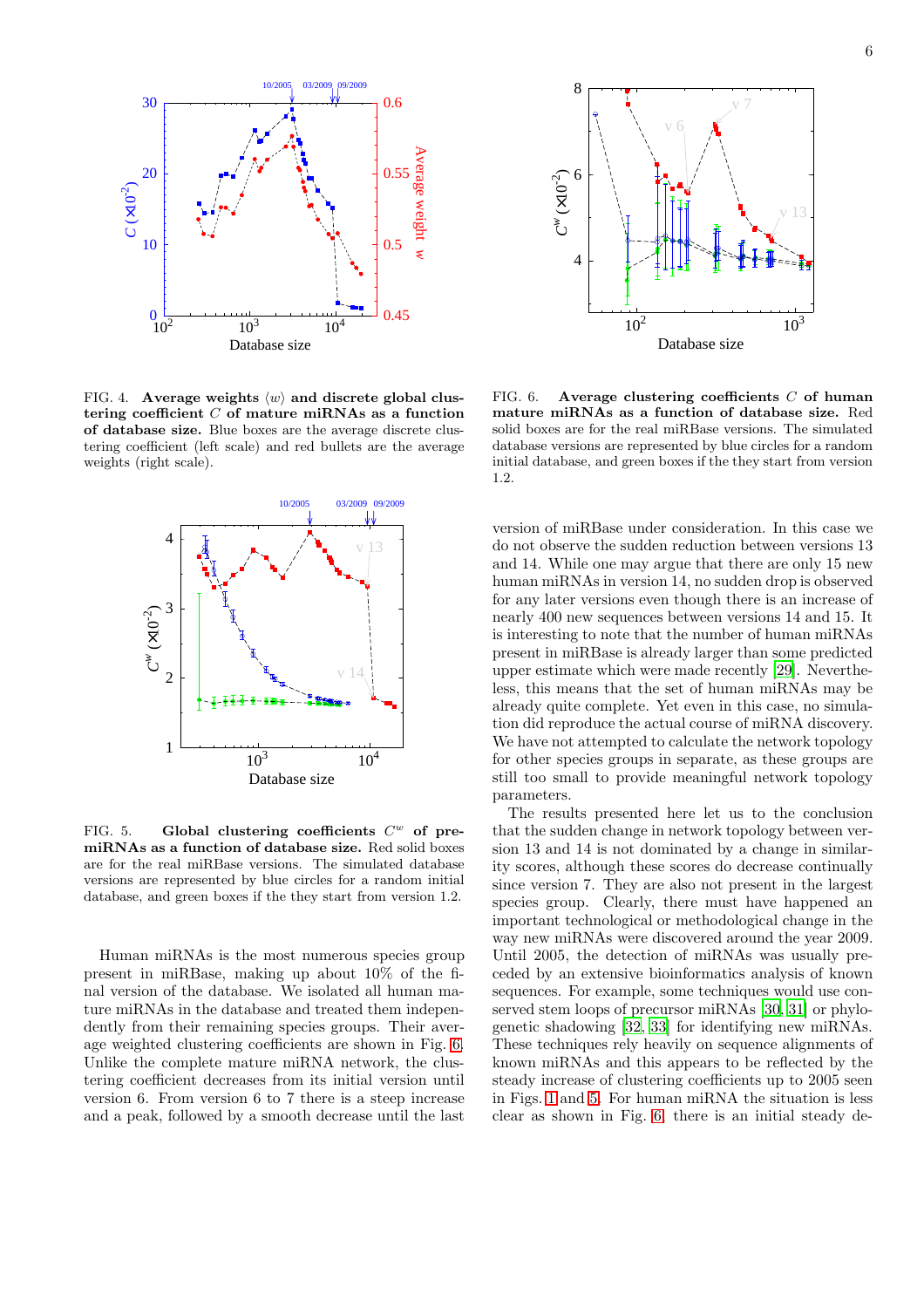

FIG. 7. Connectivity distribution  $P(k)$  as a function of connections k of human mature miRNAs. Shown are versions (a) 6, (b) 11 and (c) 16. Solid red curves are the  $P(k)$  distributions and dashed black curves are the calculated symmetrical Gaussian regression of  $P(k)$ .



<span id="page-6-0"></span>FIG. 8. Number of experimental methods declared in miRBase. Fractions are computed by counting the tags experimental declared for each miRNA. Tag values '464', 'SOLiD' and 'Solexa' are collectively shown as red boxes refer to next-generation sequencing (NGS) methods. Blue boxes are all methods different from NGS (other) and black bullets are sequences for which no method was given (none). Part (a) shows the complete database, and part (b) the human miRNAs only. Note that a large number of miRNAs are sequenced by several techniques, or resequenced with different techniques at a later time. Also, a large number of miRNAs have their experimental methods declared some time after their first appearance in the database. In other words, the annotation of methods is only approximately correlated with the appearance of new miRNAs in the database.

crease until version 6, then a steep increase for version 7. From 2005 onwards clustering coefficients decrease for all situations which coincides with the onset of RNA-seq, high throughput deep sequencing techniques widely used in studies of the transcriptome. This is shown in Figure [8](#page-6-0) which presents the evolution of sequencing methods declared in the database over time. Differently from previous techniques, RNA-seq has some features that are responsible for the abundance of data generated by this technique: cDNA molecules are sequenced in parallel, producing large amounts of sequence data and the identification of sequences (like miRNAs) can be made without prior sequencing knowledge [\[34\]](#page-8-9). In 2009 there appears to be deluge of RNA-seq data that completely changes the network topology. The computational methods to identify candidate miRNAs from the deep sequencing data operate under a very different set of requirements than earlier methods. In particular methods such as miRDeep [\[35\]](#page-8-10) explicitly avoid cross-species comparisons. Several more recent methods of miRNA discovery rely less on similarities with know miRNAs and employ other strategies such as biochemical characteristics of miRNA biogenesis [\[36\]](#page-8-11) or try to predict Drosha processing sites to improve miRNA prediction [\[37](#page-8-12)]. This may explain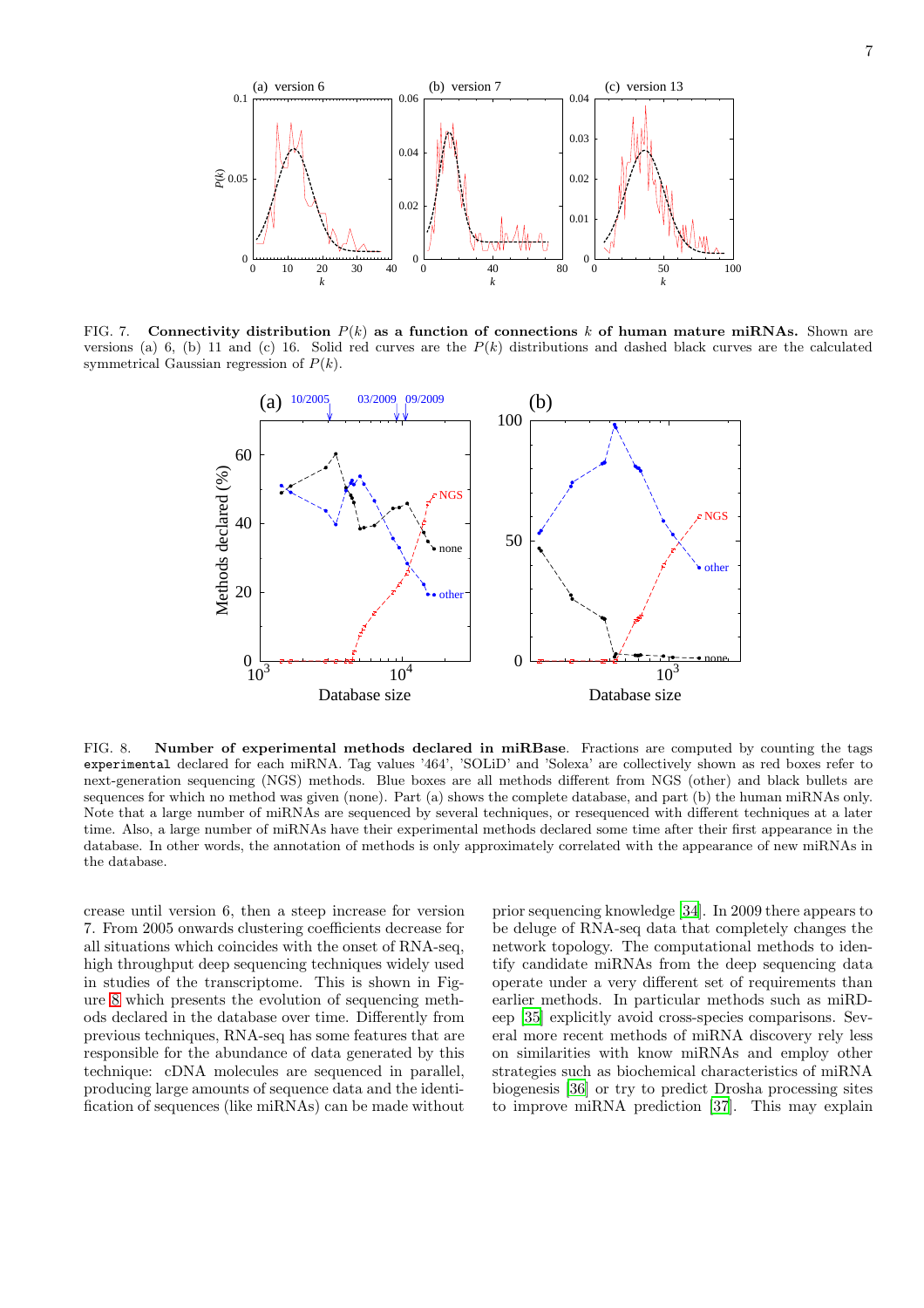the steady decrease in clustering coefficients starting in 2005 and perhaps the sharp drop seen in 2009. For human miRNA on the other hand, where much more effort was spent in the early days of miRNA sequencing, the database appears to be much more complete and the drastic drop around version 13 and 14 is absent.

## **CONCLUSIONS**

We developed a procedure which makes use of sequence similarities to evaluate if network topologies could be biased by network growth. We applied the technique to the network topology analysis of the chronological history of sequences deposited in miRBase. We were able to show that the network topology, notably the clustering coefficients, shows a clear database construction bias. This means the resulting network topology depends critically at which point of time in the history of miRBase it was performed. For example, an analysis performed in 2009 would arrive at totally different network properties than the same analysis made a year earlier. We believe that this substantiates some of the criticism that indiscriminate interpretation of network topology has received recently [\[38,](#page-8-13) [39\]](#page-8-14).

# AUTHOR CONTRIBUTION

GBS wrote the Perl scripts of the sampling simulations, CPSG performed the initial analysis on the network topology, DFL provided the biological analysis of the miRNA methods, ACS and GW provided conceptual advice and supervised GBS, CPSG and DFL, and wrote the paper.

#### ACKNOWLEDGEMENTS

Funding: CNPq, Capes, Fapemig and National Institute for Science and Technology of Complex Systems.

- <span id="page-7-0"></span>[1] Barabási, A. and Albert, R. Emergence of scaling in random networks. Science 286(5439), 509 (1999).
- <span id="page-7-1"></span>[2] Apicella, C., Marlowe, F., Fowler, J., and Christakis, N. Social networks and cooperation in hunter-gatherers. Nature 481(7382), 497–501 (2012).
- <span id="page-7-2"></span>[3] Montoya, J., Pimm, S., and Solé, R. Ecological networks and their fragility. Nature 442(7100), 259–264 (2006).
- <span id="page-7-3"></span>[4] Bascompte, J. Disentangling the web of life. Science 325(5939), 416–419 (2009).
- <span id="page-7-4"></span>[5] Barrat, A., Barthelemy, M., Pastor-Satorras, R., and Vespignani, A. The architecture of complex weighted networks. Proceedings of the National Academy of Sciences of the United States of America 101(11), 3747– 3752 (2004).
- <span id="page-7-5"></span>[6] Ahn, Y., Ahnert, S., Bagrow, J., and Barabási, A. Flavor network and the principles of food pairing. Scientific reports 1 (2011).
- <span id="page-7-6"></span>[7] Lesk, A. M. *Introduction to Bioinformatics*. Oxford University Press, (2008).
- <span id="page-7-7"></span>[8] Blow, N. Systems biology: untangling the protein web. Nature 460(7253), 415–418 (2009).
- <span id="page-7-8"></span>[9] Lees, J., Heriche, J., Morilla, I., Ranea, J., and Orengo, C. Systematic computational prediction of protein interaction networks. Physical Biology 8(3), 035008 (2011).
- <span id="page-7-9"></span>[10] Pan, Y., Durfee, T., Bockhorst, J., and Craven, M. Connecting quantitative regulatory-network models to the genome. Bioinformatics 23(13), i367–i376 (2007).
- <span id="page-7-10"></span>[11] Tanaka, R., Yi, T.-M., and Doyle, J. Some protein interaction data do not exhibit power law statistics. FEBS Letters  $579(23)$ ,  $5140-5144$  (2005).
- [12] Pržulj, N., Corneil, D. G., and Jurisica, I. Modeling interactome: scale-free or geometric? Bioinformatics **20**(18), 3508-3515 (2004).
- <span id="page-7-11"></span>[13] Khanin, R. and Wit, E. How scale-free are biological networks. Journal of Computational Biology 13(3), 810– 818 (2006).
- <span id="page-7-12"></span>[14] Stumpf, M., Wiuf, C., and May, R. Subnets of scale-free networks are not scale-free: sampling properties of networks. Proc. Natl. Acad. Sci. USA 102(12), 4221 (2005).
- <span id="page-7-13"></span>[15] Han, J., Dupuy, D., Bertin, N., Cusick, M., and Vidal, M. Effect of sampling on topology predictions of proteinprotein interaction networks. Nature biotechnology 23(7), 839–844 (2005).
- <span id="page-7-14"></span>[16] Lee, S., Kim, P., and Jeong, H. Statistical properties of sampled networks. *Phys. Rev. E* **73**(1), 016102 (2006).
- <span id="page-7-15"></span>[17] Griffiths-Jones, S., Grocock, R., van Dongen, S., Bateman, A., and Enright, A. miRBase: microRNA sequences, targets and gene nomenclature. Nucleic Acids Research 34, D140–D144 (2006).
- <span id="page-7-16"></span>[18] Kozomara, A. and Griffiths-Jones, S. miRBase: integrating microRNA annotation and deep-sequencing data. Nucl. Acids. Res. 39(suppl 1), D152 (2011).
- <span id="page-7-17"></span>[19] Press, W. H., Teukolsky, S. A., Vetterling, W. T., and Flannery, B. P. Numerical Recipes in C. Cambridge University Press, Cambridge, (1988).
- <span id="page-7-18"></span>[20] Weber, G., Essex, J. W., and Neylon, C. Probing the microscopic flexibility of DNA from melting temperatures. Nature Physics 5, 769–773 (2009).
- <span id="page-7-19"></span>[21] Miele, V., Penel, S., and Duret, L. Ultra-fast sequence clustering from similarity networks with SiLiX. BMC Bioinformatics 12(1), 116 (2011).
- <span id="page-7-20"></span>[22] Miele, V., Penel, S., Daubin, V., Picard, F., Kahn, D., and Duret, L. High-quality sequence clustering guided by network topology and multiple alignment likelihood. Bioinformatics 28(8), 1078–1085 (2012).
- <span id="page-7-21"></span>[23] Andrade, R. F. S., et al. Detecting network communities: an application to phylogenetic analysis. PLoS Computational Biology 7(5), e1001131 (2011).
- <span id="page-7-22"></span>[24] Atkinson, H., Morris, J., Ferrin, T., and Babbitt, P. Using sequence similarity networks for visualization of relationships across diverse protein superfamilies. PLoS One  $4(2)$ , e $4345$  (2009).